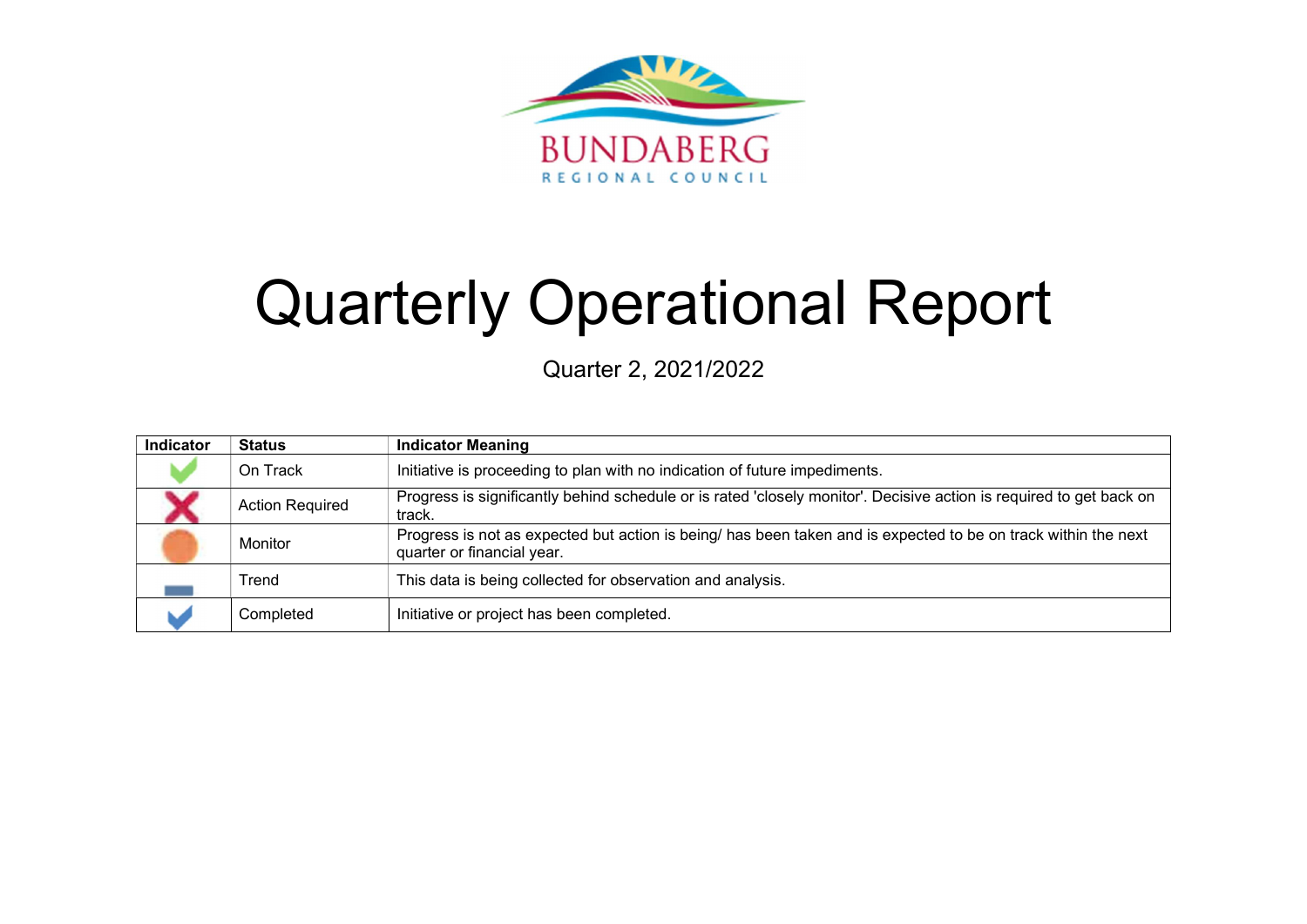# 1: Our community and environment

## 1.1: Economic growth and prosperity

1.1.1: Promote and support use of new technology across the organisation and region's economy as part of the Intelligent Community Strategy.

| <b>Performance Measure</b>                                                                     | <b>Organisation Link</b>                                                              | <b>Target</b> | <b>Actual</b> | <b>Status</b> | <b>Comments</b>                                                                                                            |
|------------------------------------------------------------------------------------------------|---------------------------------------------------------------------------------------|---------------|---------------|---------------|----------------------------------------------------------------------------------------------------------------------------|
| Number of community members<br>participating in our Digital Literacy<br>programs at libraries. | Organisation<br>- Community & Environment<br>- Library Services<br>- Library Services | $\geq 80$     | 233           |               | Digital Literacy services are in<br>high demand with many<br>residents seeking help with<br>Covid-19 Digital Certificates. |

## 1.1.3: Promote our region as a preferred investment destination nationally and internationally.

| <b>Performance Measure</b>                            | <b>Organisation Link</b>                                          | <b>Target</b> | <b>Actual</b> | <b>Status</b> | <b>Comments</b>                                                                                                                                        |
|-------------------------------------------------------|-------------------------------------------------------------------|---------------|---------------|---------------|--------------------------------------------------------------------------------------------------------------------------------------------------------|
| Percentage of Holiday Park<br>accommodation occupied. | Organisation<br>- Community & Environment<br>- Community Services | Trend         | 69.95%        |               | <b>Burnett Heads Holiday Park</b><br>74.5%, Elliott Heads Holiday<br>Park 73.4%, Miara Holiday Park<br>61% and Moore Park Beach<br>Holiday Park 70.9%. |

## 1.2: Safe, active, vibrant and inclusive community

1.2.1: Provide facilities, parks, open spaces, services, and programs that promote and support our community's safety and physical wellbeing.

| <b>Performance Measure</b>                                                                               | <b>Organisation Link</b>                                                                                  | Target    | <b>Actual</b> | <b>Status</b> | <b>Comments</b>                                                                                                                                                                                                                                                                                                                              |
|----------------------------------------------------------------------------------------------------------|-----------------------------------------------------------------------------------------------------------|-----------|---------------|---------------|----------------------------------------------------------------------------------------------------------------------------------------------------------------------------------------------------------------------------------------------------------------------------------------------------------------------------------------------|
| Number of physical activity and<br>preventative health initiatives promoted<br>and supported by Council. | Organisation<br>- Community & Environment<br>- Parks, Sport & Natural Environment<br>- Sport & Recreation | $\geq 25$ | 35            |               | Some initiatives included Be<br>Active Program which provided<br>115 Classes across the regions<br>pool and parks over 8 weeks,<br>Active and Healthy Bundaberg<br>provided physical fitness, nutrition<br>and mental wellness programs for<br>20 participants over 12 weeks and<br>Building a Healthier Bundaberg<br>Alliance Do Your Thing |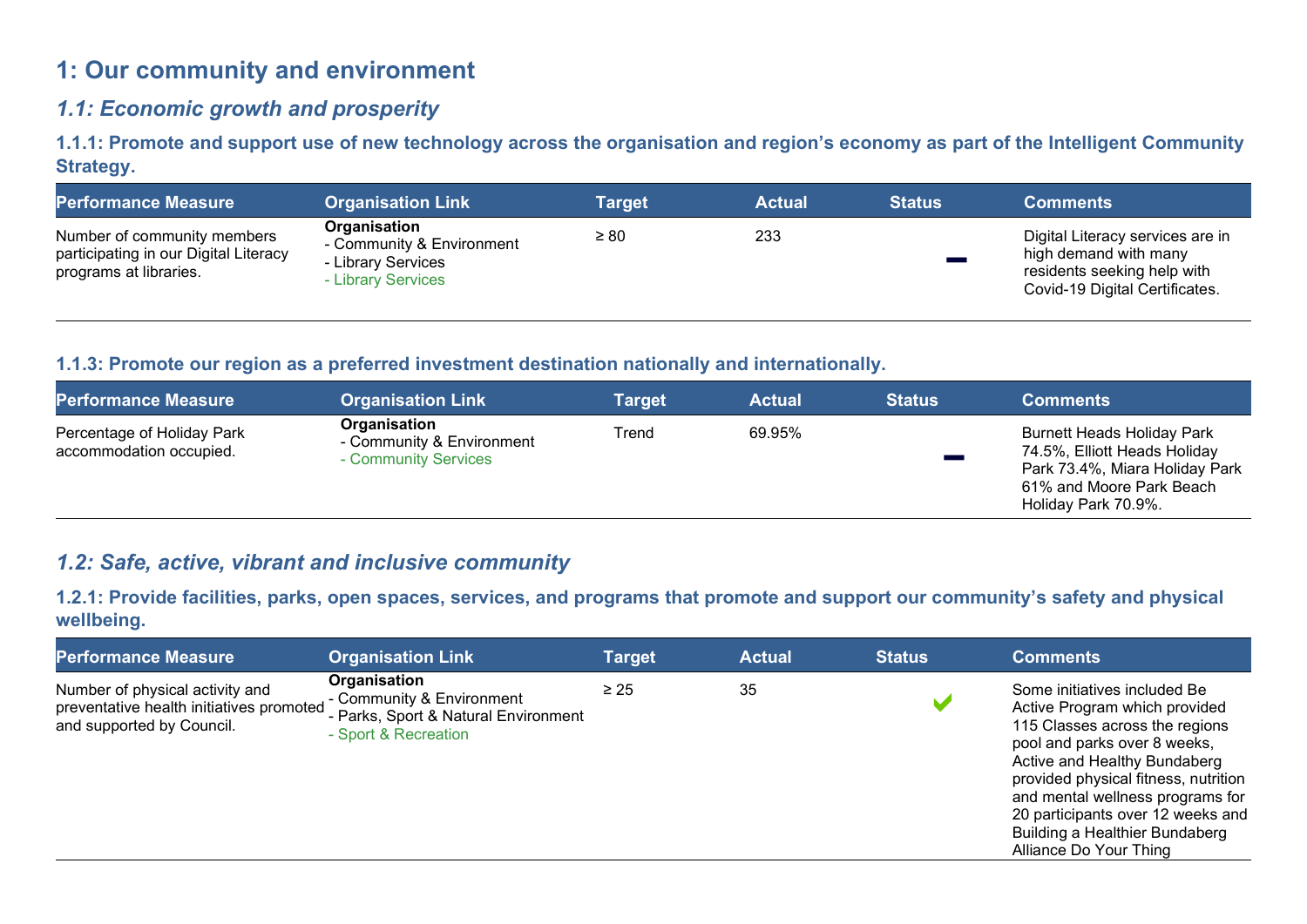| <b>Performance Measure</b>                                | <b>Organisation Link</b>                                                                                                      | <b>Target</b> | <b>Actual</b> | <b>Status</b> | <b>Comments</b>                                                                                                     |
|-----------------------------------------------------------|-------------------------------------------------------------------------------------------------------------------------------|---------------|---------------|---------------|---------------------------------------------------------------------------------------------------------------------|
|                                                           |                                                                                                                               |               |               |               | <b>Community Workshop Session.</b>                                                                                  |
| Number of school students engaged in<br>gallery programs. | Organisation<br>- Community & Environment<br>- Arts, Culture, Tourism Facilities and<br>Events<br>- Galleries - BRAG & ChArts | $\geq 120$    | 438           |               | Regional Arts Development Fund<br>(RADF) funded art camp and<br>school incursions assisted to<br>exceed the target. |
| Percentage of agreed service levels<br>have been met.     | Organisation<br>- Community & Environment<br>- Parks, Sport & Natural Environment<br>- Parks Operations & Maintenance         | $\geq 85\%$   | 100%          |               | The agreed service levels were<br>met or exceeded in all parks.                                                     |

## 1.2.2: Support and facilitate community programs, networks, projects and events that promote social connectedness; and active and healthy community life.

| <b>Performance Measure</b>                                                                                                                                                                                 | <b>Organisation Link</b>                                          | <b>Target</b> | <b>Actual</b> | <b>Status</b> | <b>Comments</b>                                                                                                                                                                                                                                                                                                           |
|------------------------------------------------------------------------------------------------------------------------------------------------------------------------------------------------------------|-------------------------------------------------------------------|---------------|---------------|---------------|---------------------------------------------------------------------------------------------------------------------------------------------------------------------------------------------------------------------------------------------------------------------------------------------------------------------------|
| Access to Services - Commonwealth Home<br>Support Programme & Queensland Community<br>Care (State and Federal funded): Number of<br>service users with improved ability to access<br>appropriate services. | Organisation<br>- Community & Environment<br>- Community Services | $\geq 50$     | 555           |               | Client numbers reflect an improved<br>ability to access appropriate<br>services. Group transport is offered<br>from Gin Gin and Childers to<br>Bundaberg to assist with the<br>access to services not available in<br>the regional areas. Clients receive<br>information through newsletters,<br>flyers and face to face. |
| <b>Community Support Services Commonwealth</b><br>Home Support Programme & Queensland<br>Community Care (State & Federal Funded):<br>Number of service users who received a service.                       | Organisation<br>- Community & Environment<br>- Community Services | Trend         | 630           |               | 138 referrals for services were<br>received.                                                                                                                                                                                                                                                                              |
| Number of community development partnerships,<br>projects and initiatives promoted and supported by<br>Council.                                                                                            | Organisation<br>- Community & Environment<br>- Community Services | Trend         | 35            |               | This total includes events, activities,<br>workshops, presentations,<br>community consultations and<br>network meetings.                                                                                                                                                                                                  |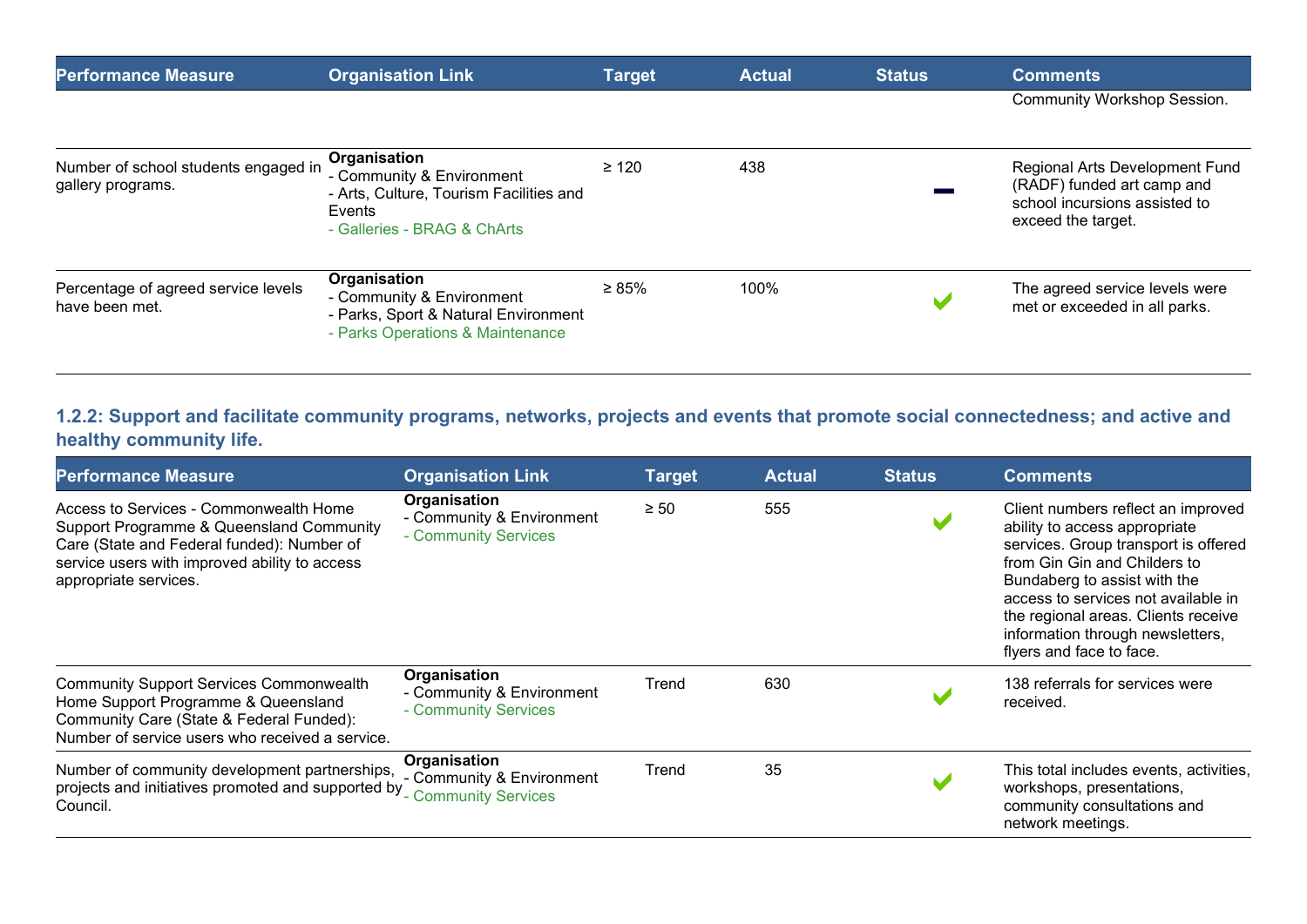| <b>Performance Measure</b>                                                                                                               | <b>Organisation Link</b>                                                                                     | <b>Target</b> | <b>Actual</b> | <b>Status</b> | <b>Comments</b>                                                                                                                                                                                |
|------------------------------------------------------------------------------------------------------------------------------------------|--------------------------------------------------------------------------------------------------------------|---------------|---------------|---------------|------------------------------------------------------------------------------------------------------------------------------------------------------------------------------------------------|
| Number of community members participating in<br>community development projects and initiatives.                                          | Organisation<br>- Community & Environment<br>- Community Services                                            | Trend         | 647           |               | This total includes 2021 Seniors<br>Forum, It Takes a Village! Housing<br>and Homelessness Forum and Our<br>people our stories finale.                                                         |
| Number of community members participating in<br>our free community programs and events hosted<br>and facilitated by the Library Service. | Organisation<br>- Community & Environment<br>- Library Services<br>- Library Services                        | $\geq 750$    | 1,517         |               | Regular programs were well<br>attended. Several author events<br>were held.                                                                                                                    |
| Number of community members who have<br>improved wellbeing through social connectedness.                                                 | Organisation<br>- Community & Environment<br>- Community Services                                            | Trend         | 225           |               | This figure is based on written and<br>verbal feedback from participants at<br><b>Community Development led</b><br>events and workshops in the<br>region.                                      |
| Number of Community Services grants provided.                                                                                            | Organisation<br>- Community & Environment<br>- Community Services                                            | Trend         | 9             |               | This total is the October round only.                                                                                                                                                          |
| Number of financial assistance<br>requests/applications supported<br>(individuals/sporting organisations/events).                        | Organisation<br>- Community & Environment<br>- Parks, Sport & Natural<br>Environment<br>- Sport & Recreation | Trend         | 6             |               | This included 3 Young People in<br>Sport applications and 1 application<br>each for Bundaberg Cup 2022,<br><b>Bulls Masters Youth</b><br>Championships 2021 and Sport<br>Championship Funding. |
| Number of occasions that information, advice and<br>referral services were provided.                                                     | Organisation<br>- Community & Environment<br>- Community Services                                            | Trend         | 3,683         |               | Utilisation remains high.                                                                                                                                                                      |
| Number of service users who received a service.                                                                                          | Organisation<br>- Community & Environment<br>- Community Services                                            | Trend         | 3,835         |               | Engagement remains high and<br>increasing.                                                                                                                                                     |
| Number of service users with improved quality of<br>life.                                                                                | Organisation<br>- Community & Environment<br>- Community Services                                            | Trend         | 4,452         |               | Continued uptake on services<br>resulting in ongoing improvement to<br>quality of life.                                                                                                        |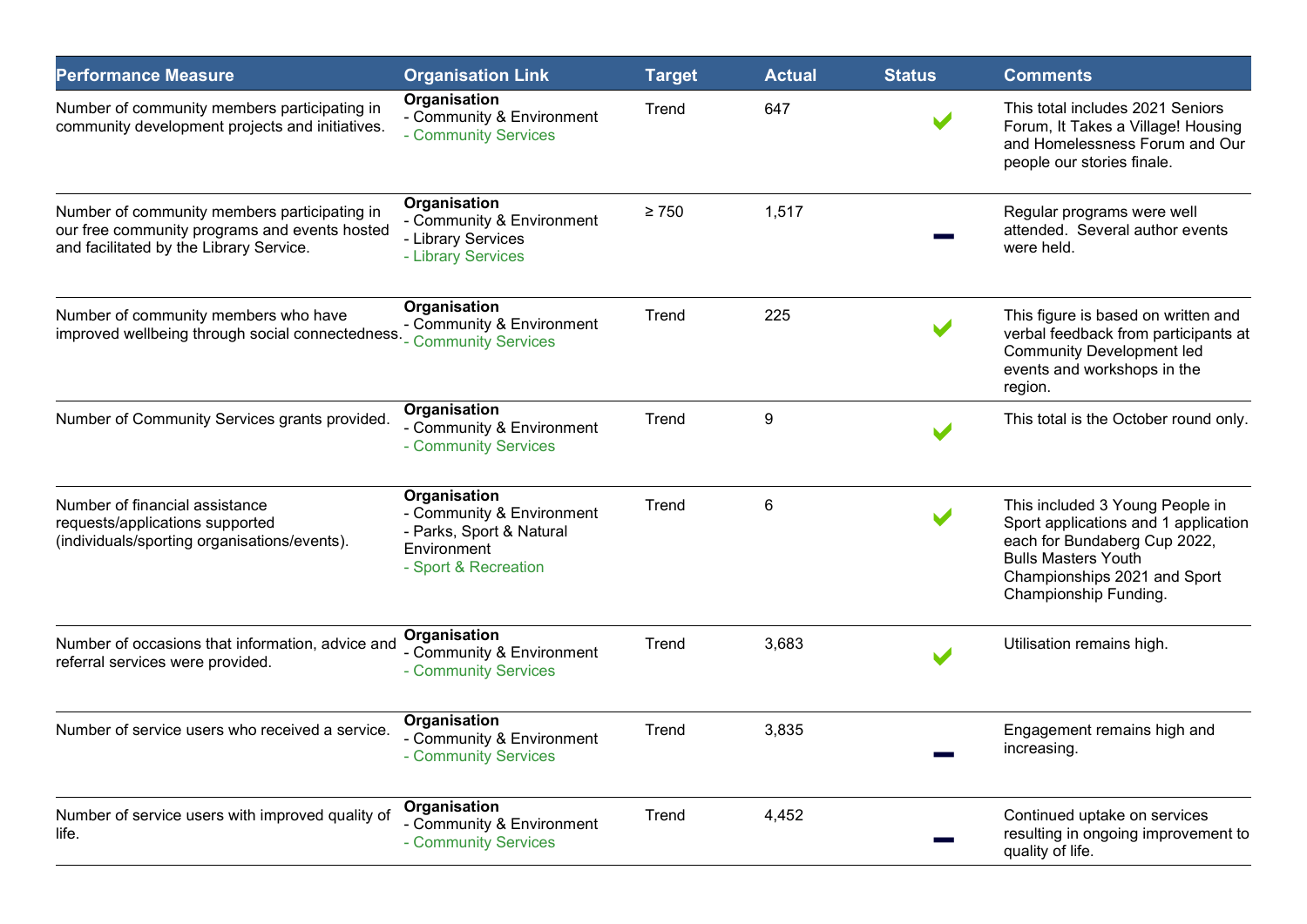| <b>Performance Measure</b>                                                                                                                                                                 | <b>Organisation Link</b>                                          | <b>Target</b> | <b>Actual</b> | <b>Status</b> | <b>Comments</b>                                                                                                                                                                                            |
|--------------------------------------------------------------------------------------------------------------------------------------------------------------------------------------------|-------------------------------------------------------------------|---------------|---------------|---------------|------------------------------------------------------------------------------------------------------------------------------------------------------------------------------------------------------------|
| Number of services users with improved ability to<br>access appropriate services.                                                                                                          | Organisation<br>- Community & Environment<br>- Community Services | Trend         | 3,965         |               | Numbers are consistent.                                                                                                                                                                                    |
| Quality of Life - Commonwealth Home Support<br>Programme & Queensland Community Care<br>(State and Federal funded): Number of service<br>users with improved quality of life.              | Organisation<br>- Community & Environment<br>- Community Services | $\geq 300$    | 630           |               | Clients under the Commonwealth<br>Home Support Program are<br>supported to remain in their own<br>home and within their community to<br>maintain their independence and<br>increase their quality of life. |
| Social Connectedness - Commonwealth Home<br>Support Programme & Queensland Community<br>Care (State and Federal funded): Number of<br>service users with improved social<br>connectedness. | Organisation<br>- Community & Environment<br>- Community Services | $\geq 150$    | 630           |               | Clients interact with staff throughout<br>all services. Clients are offered and<br>supported to access a variety of<br>social activities to increase and<br>maintain their social contentedness.           |

# 1.3: A creative and environmentally friendly place

1.3.1: Provide facilities, spaces, services and activities that promote and support lifelong learning and community engagement within the arts and culture sector.

| <b>Performance Measure</b>                                              | <b>Organisation Link</b>                                                                                                           | Target    | <b>Actual</b> | <b>Status</b> | <b>Comments</b>                                                                                                                           |
|-------------------------------------------------------------------------|------------------------------------------------------------------------------------------------------------------------------------|-----------|---------------|---------------|-------------------------------------------------------------------------------------------------------------------------------------------|
| Number of community engagement<br>activities at libraries.              | Organisation<br>- Community & Environment<br>- Library Services<br>- Library Services                                              | $\geq 10$ |               |               | Inhouse and Outreach sessions are<br>held to engage with and inform our<br>communities. A slowdown is normal<br>for this time of year.    |
| Number of community groups using<br>the Moncrieff Entertainment Centre. | Organisation<br>- Community & Environment<br>- Arts, Culture, Tourism Facilities and<br>Events<br>- Moncrieff Entertainment Centre | Trend     |               | M             | This number is slightly higher due to<br>the formation of the Bundaberg<br>Rainbow Choir and their 5<br>rehearsals spread across 5 weeks. |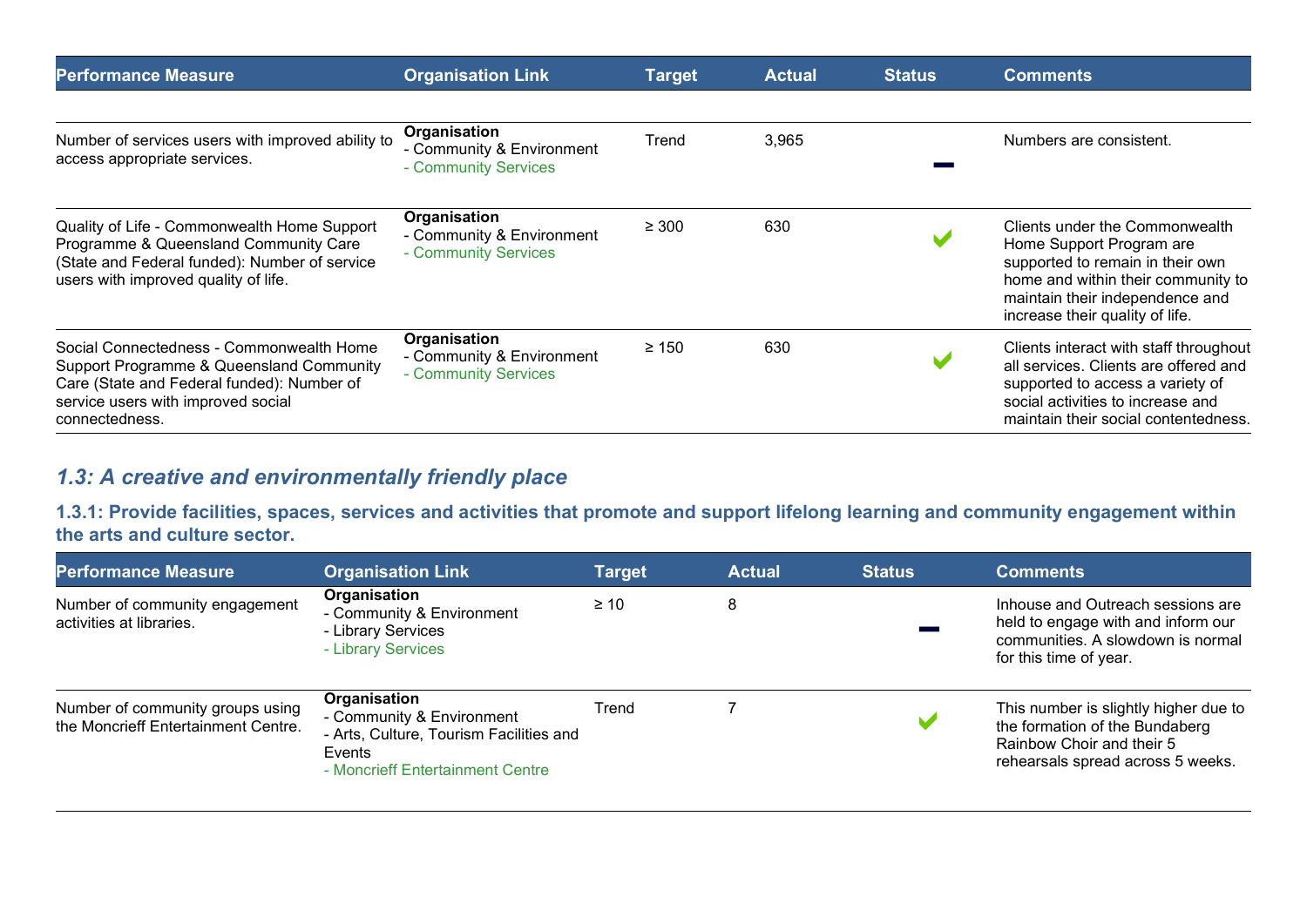| <b>Performance Measure</b>                                                                  | <b>Organisation Link</b>                                                                                                           | <b>Target</b> | <b>Actual</b> | <b>Status</b>        | <b>Comments</b>                                                                                                           |
|---------------------------------------------------------------------------------------------|------------------------------------------------------------------------------------------------------------------------------------|---------------|---------------|----------------------|---------------------------------------------------------------------------------------------------------------------------|
| Number of patrons visiting our library<br>branches.                                         | Organisation<br>- Community & Environment<br>- Library Services<br>- Library Services                                              | $\geq 40,000$ | 42,703        |                      | Libraries continue to be welcoming<br>places for all members of the<br>community and visitors to the area.                |
| Number of patrons visiting the<br>Moncrieff Entertainment Centre.                           | Organisation<br>- Community & Environment<br>- Arts, Culture, Tourism Facilities and<br>Events<br>- Moncrieff Entertainment Centre | $\geq 8,000$  | 8,221         | $\blacktriangledown$ | There were high attendances for<br>both cinema screenings and live<br>performances.                                       |
| Number of people visiting the<br>Galleries.                                                 | Organisation<br>- Community & Environment<br>- Arts, Culture, Tourism Facilities and<br>Events<br>- Galleries - BRAG & ChArts      | $\ge 6,000$   | 6,727         |                      | <b>Bundaberg Regional Art Gallery</b><br>(BRAG) visitation: 4120 and Childers<br>Arts Space (CHARTS) visitation:<br>2607. |
| Number of visitors to iconic facilities<br>Hinkler Hall of Aviation and Fairymead<br>House. | Organisation<br>- Community & Environment<br>- Arts, Culture, Tourism Facilities and<br>Events<br>- Tourism Facilities & Events    | > 4,000       | 6,955         | $\blacktriangledown$ | Hinkler Hall of Aviation had 5187<br>visitors and Fairymead House had<br>1768 visitors.                                   |
| Percentage of total days booked at<br><b>Moncrieff Entertainment Centre.</b>                | Organisation<br>- Community & Environment<br>- Arts, Culture, Tourism Facilities and<br>Events<br>- Moncrieff Entertainment Centre | Trend         | 178%          |                      | Quarter 2 was very busy with cinema<br>screenings, live performances and<br>community engagement.                         |
| Percentage of total seats booked at<br><b>Moncrieff Entertainment Centre.</b>               | Organisation<br>- Community & Environment<br>- Arts, Culture, Tourism Facilities and<br>Events<br>- Moncrieff Entertainment Centre | Trend         | 24%           |                      | The actual percentage is low due to<br>the total number of seats sold across<br>a large number of performances.           |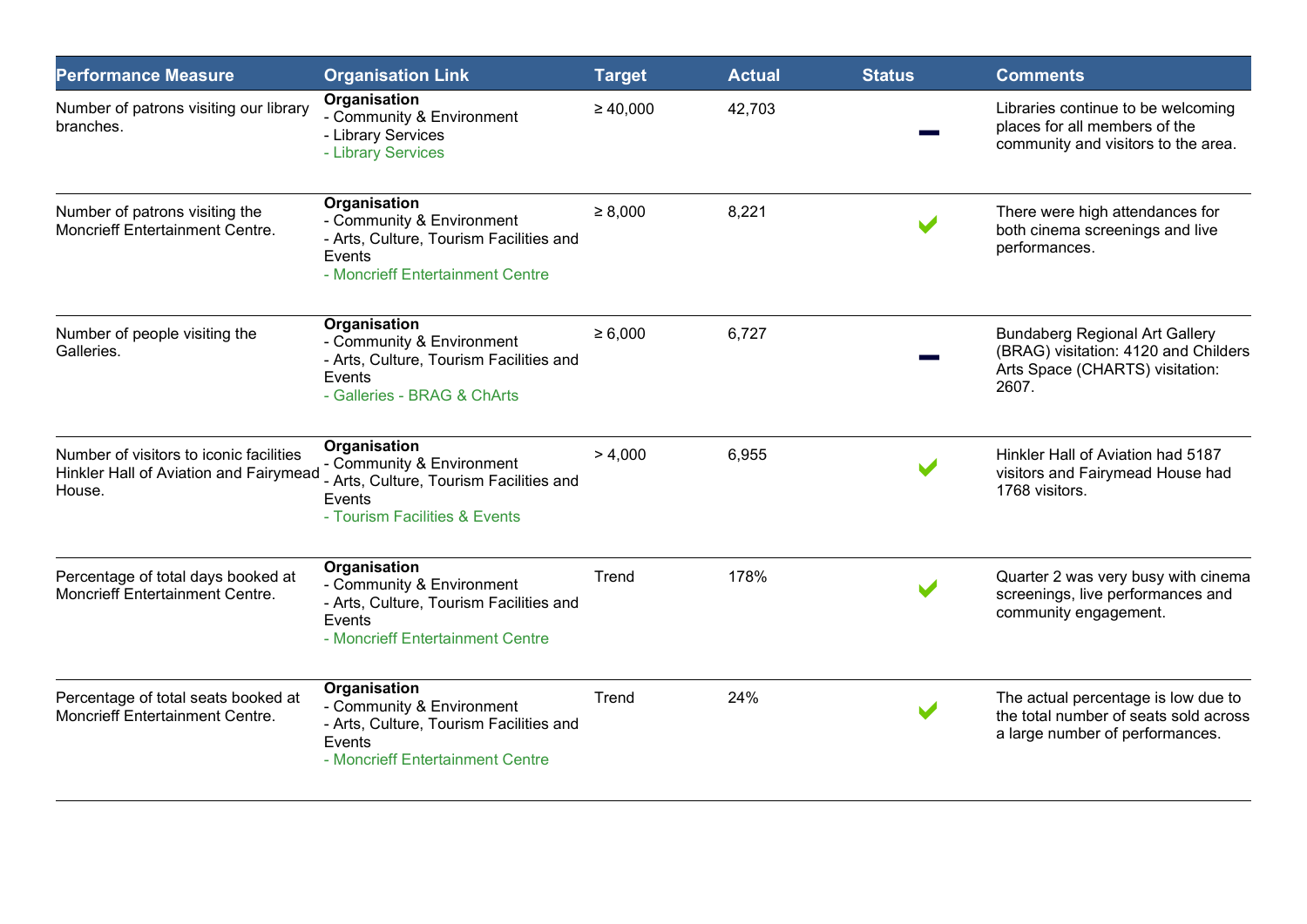#### 1.3.2: Provide leadership in creative innovation and opportunities for learning and community social and cultural development.

| <b>Performance Measure</b>                                                      | <b>Organisation Link</b>                                                                                                           | <b>Target</b> | <b>Actual</b> | <b>Status</b> | <b>Comments</b>                                                                                                                                                                                                                                              |
|---------------------------------------------------------------------------------|------------------------------------------------------------------------------------------------------------------------------------|---------------|---------------|---------------|--------------------------------------------------------------------------------------------------------------------------------------------------------------------------------------------------------------------------------------------------------------|
| Number of attendees to Galleries organised<br>Programs and Events.              | Organisation<br>- Community & Environment<br>- Arts, Culture, Tourism Facilities<br>and Events<br>- Galleries - BRAG & ChArts      | $\geq 300$    | 3,587         |               | Significant programs/events included:<br>Arts Industry Networking Events,<br>Songwalks, March of the Reef<br>Workshops, Creative Crowd, Twilight<br>Artisan Market, Gail Mabo Artist<br>Dinner and Artist Talk and opening<br>weekend events for 'Florence'. |
| Number of performing arts initiatives designed<br>to engage with our community. | Organisation<br>- Community & Environment<br>- Arts, Culture, Tourism Facilities<br>and Events<br>- Moncrieff Entertainment Centre | $\geq 3$      |               |               | The number of initiatives engaging the<br>community included 5 rehearsals and<br>an Open Rehearsal for the newly<br>formed Bundaberg Rainbow Choir.                                                                                                          |

## 1.3.4: Manage environmental health services and rehabilitate our natural resources and regional ecosystems whilst educating and engaging with the community.

| <b>Performance Measure</b>                                                                    | <b>Organisation Link</b>                                                                                           | <b>Target</b> | <b>Actual</b> | <b>Status</b> | <b>Comments</b>                                                                                                                                                                                                                                                                                                            |
|-----------------------------------------------------------------------------------------------|--------------------------------------------------------------------------------------------------------------------|---------------|---------------|---------------|----------------------------------------------------------------------------------------------------------------------------------------------------------------------------------------------------------------------------------------------------------------------------------------------------------------------------|
| Number of community environmental<br>protection and management activities<br>participated in. | Organisation<br>- Community & Environment<br>- Parks, Sport & Natural Environment<br>- Natural Resource Management | $\geq 6$      | 6             |               | Activities included community<br>dune care at Elliott Heads,<br><b>Bundaberg and Discovery Coast</b><br>Fox Working Group together with<br>assisting in the management of<br>feral pigs in Goodnight and Gaeta<br>areas, State Oversight Committee<br>Meeting, Landholder Assistance<br>Program and Plant Swap<br>Program. |
| Number of public awareness, education<br>programs and activities delivered.                   | Organisation<br>- Community & Environment<br>- Parks, Sport & Natural Environment<br>- Natural Resource Management | $\geq 6$      | 12            |               | Activities included guided zoo<br>tours, school holiday activity held<br>at Baldwin Swamp, bird walk<br>during the Milbi Festival, aquatic<br>weed field day, weed identification<br>day at Woodgate, feral pig survey<br>and weed and pest educational<br>stall at Bucca markets.                                         |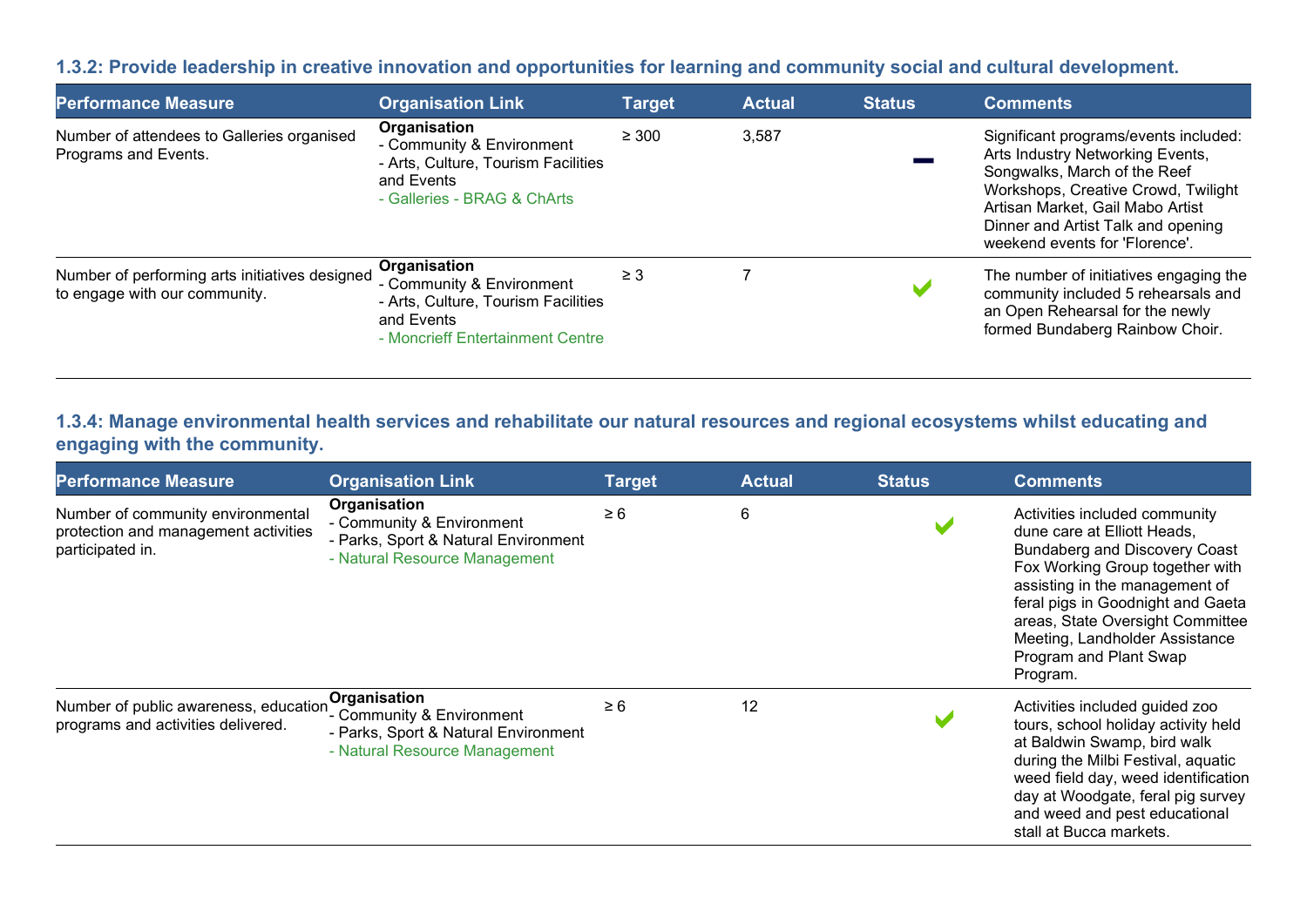# 2: Our infrastructure and development

# 2.1: Infrastructure that meets our current and future needs

2.1.1: Plan and implement Council's long-term and annual capital works improvement program that reflects community needs and expectations.

| <b>Performance Measure</b>                      | <b>Organisation Link</b>                                                          | <b>Target</b> | <b>Actual</b> | <b>Status</b> | <b>Comments</b>                                                                                                                                                                                     |
|-------------------------------------------------|-----------------------------------------------------------------------------------|---------------|---------------|---------------|-----------------------------------------------------------------------------------------------------------------------------------------------------------------------------------------------------|
| Length of sewer main inspected with<br>CCTV.    | Organisation<br>- Infrastructure Services<br>- Water Services<br>- Water Services | Trend         | 0             |               | The tender for engaging a consultant<br>for sewer main inspection with CCTV<br>is in the market. The program will<br>deliver inspection of 10km of sewer<br>main plus 200 sewer manholes.           |
| Percentage of sewer main relining<br>completed. | Organisation<br>- Infrastructure Services<br>- Water Services<br>- Water Services | Trend         | 6%            |               | Pre-relining cleaning completed in<br>December 2021. Actual relining work<br>is programmed by the Wide Bay<br><b>Burnett Urban Water Alliance</b><br>collaboration project in the coming<br>months. |

## 2.1.3: Manage and maintain Council owned buildings, facilities and assets that support and facilitate social connectedness and community life.

| <b>Performance Measure</b>                                                                               | <b>Organisation Link</b>                                                                                      | <b>Target</b> | <b>Actual</b> | <b>Status</b> | <b>Comments</b>                                                                                                                                                                                                                    |
|----------------------------------------------------------------------------------------------------------|---------------------------------------------------------------------------------------------------------------|---------------|---------------|---------------|------------------------------------------------------------------------------------------------------------------------------------------------------------------------------------------------------------------------------------|
| Number of passengers processed<br>through Bundaberg Regional Airport<br>terminal.                        | Organisation<br>- Community & Environment<br>- Bundaberg Airport                                              | $\geq 30,000$ | 18,225        |               | Passenger numbers grew by 44%<br>over quarter 1 and continued to<br>recover month on month. Further<br>recovery may be delayed until<br>quarter 4 due to the transition to<br>living with COVID.                                   |
| Number of visitors attending events at<br>the Bundaberg Multiplex Sport and<br><b>Convention Centre.</b> | Organisation<br>- Community & Environment<br>- Arts, Culture, Tourism Facilities and<br>Events<br>- Multiplex | Trend         | 6,928         |               | There were approximately 6,928<br>visitors to the Bundaberg Multiplex<br>Sport & Convention Centre. COVID-<br>19 uncertainty resulted in the<br>cancellation of 9 events which<br>would have seen an additional<br>3,665 visitors. |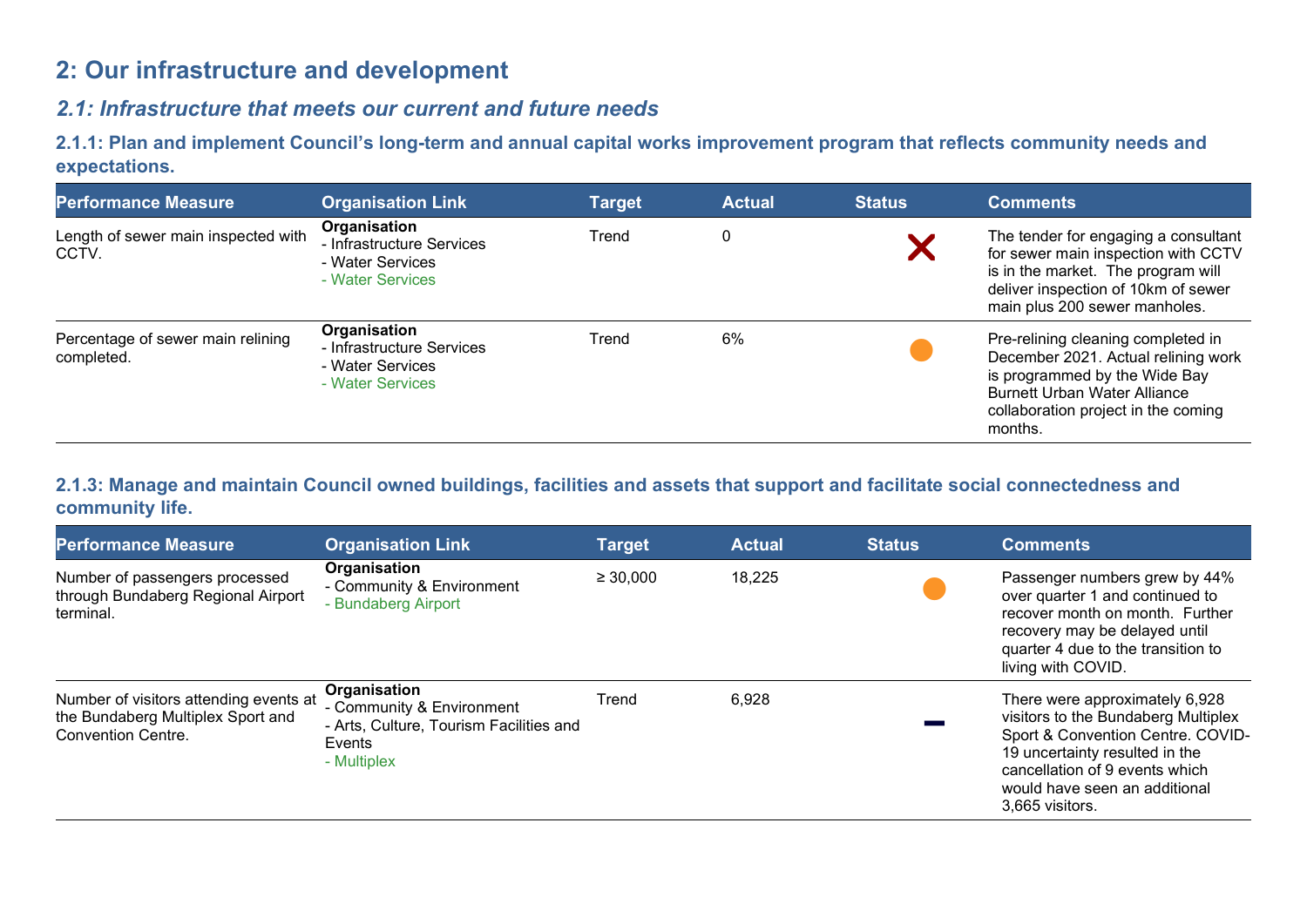| <b>Performance Measure</b>                                                                                             | <b>Organisation Link</b>                                          | Target | <b>Actual</b> | <b>Status</b> | <b>Comments</b>                                                                                                                       |
|------------------------------------------------------------------------------------------------------------------------|-------------------------------------------------------------------|--------|---------------|---------------|---------------------------------------------------------------------------------------------------------------------------------------|
| Percentage usage of halls and<br>community facilities including<br>Coronation Hall, School of Arts and<br>Gin Gin RSL. | Organisation<br>- Community & Environment<br>- Community Services | Trend  | 45.3%         |               | Coronation Hall 31.72%, School of<br>Arts 72.37% and Gin Gin RSL Hall<br>$31.89\%$ .                                                  |
| Percentage usage of the Recreational<br>Precinct.                                                                      | Organisation<br>- Community & Environment<br>- Community Services | Trend  | 54.11%        |               | Usage of the Bundaberg<br>Recreational Precinct is consistent<br>for the current season and<br>consistent with pre-COVID-19<br>usage. |

## 2.2.2: Supply potable water and wastewater services that ensure the health of our community in accordance with Council's service standards.

| <b>Performance Measure</b>                                                               | <b>Organisation Link</b>                                                          | <b>Target</b> | <b>Actual</b> | <b>Status</b> | <b>Comments</b>                                                                                                                                                                                                                                                           |
|------------------------------------------------------------------------------------------|-----------------------------------------------------------------------------------|---------------|---------------|---------------|---------------------------------------------------------------------------------------------------------------------------------------------------------------------------------------------------------------------------------------------------------------------------|
| Number of reportable wastewater<br>incidents.                                            | Organisation<br>- Infrastructure Services<br>- Water Services<br>- Water Services | $\leq 5$      | 24            |               | 3 exceedances in the hinterland<br>catchments (Gin Gin, Childers &<br>Woodgate). 21 In the Bundaberg<br>and Coastal Catchments. Majority<br>of the exceedances were due to<br>the wet weather events that led to<br>stormwater inundation of our<br>wastewater catchment. |
| Percentage of customers who do not<br>experience a planned water supply<br>interruption. | Organisation<br>- Infrastructure Services<br>- Water Services<br>- Water Services | $\geq 95\%$   | 99%           |               | 443 water connections<br>experienced a planned service<br>interruption from a total of 33,140<br>water connections.                                                                                                                                                       |
| Percentage of customers who do not<br>experience wastewater interruption.                | Organisation<br>- Infrastructure Services<br>- Water Services<br>- Water Services | $\geq 95\%$   | 100%          |               | 67 sewerage connections<br>experienced a service interruption<br>from a total of 26,774 sewerage<br>connections.                                                                                                                                                          |
| Percentage of raw water usage versus<br>allocation.                                      | Organisation<br>- Infrastructure Services<br>- Water Services<br>- Water Services | $\leq 80\%$   | 30%           |               | The raw water usage was 2,459<br>ML. The year to date total raw<br>water consumption is 5,280 ML<br>from a total combined yearly                                                                                                                                          |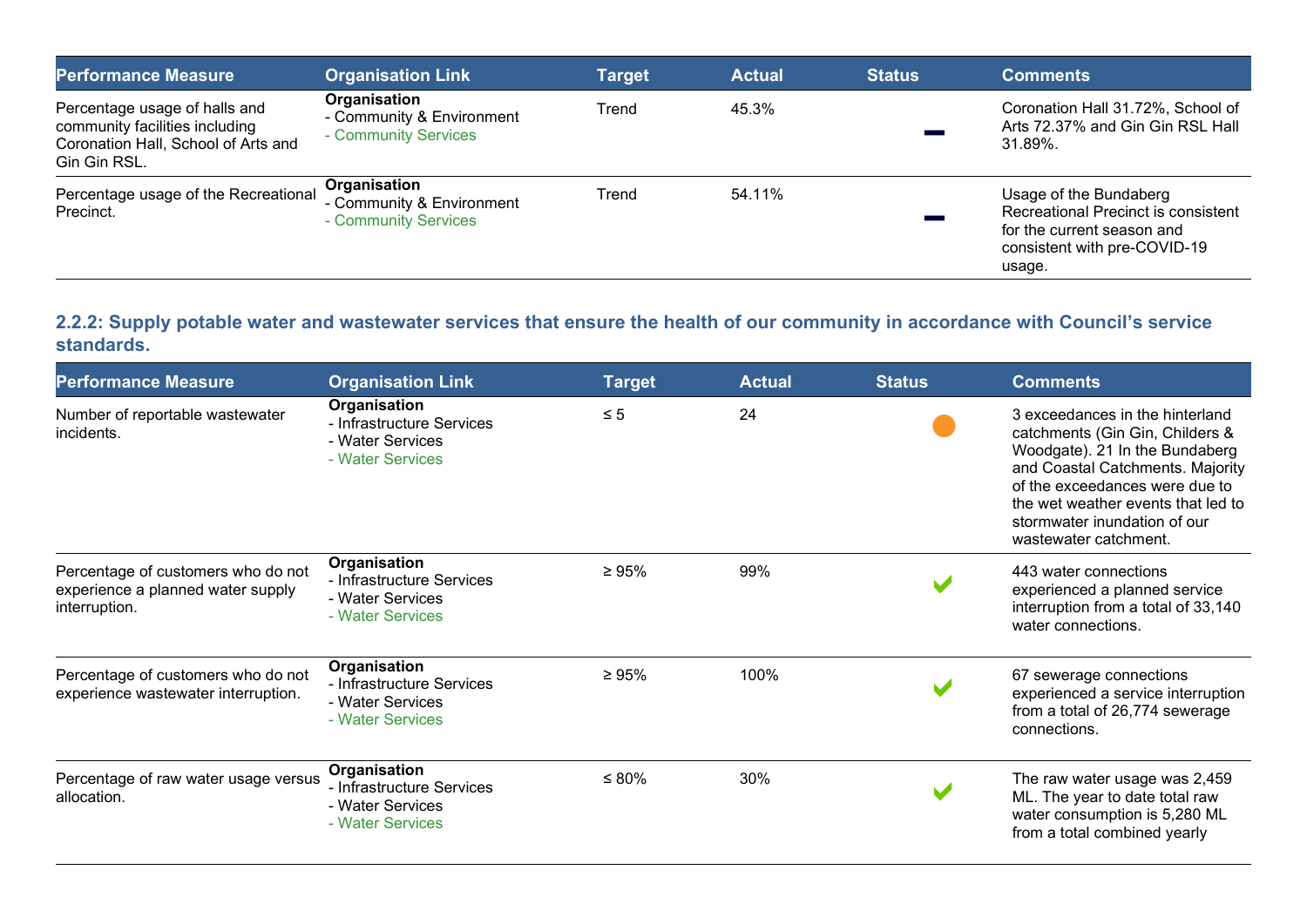| <b>Performance Measure</b>                                             | <b>Organisation Link</b>                                                          | <b>Target</b> | <b>Actual</b> | <b>Status</b> | <b>Comments</b>                                                                    |
|------------------------------------------------------------------------|-----------------------------------------------------------------------------------|---------------|---------------|---------------|------------------------------------------------------------------------------------|
|                                                                        |                                                                                   |               |               |               | allocation of 17,429 ML surface<br>and ground water.                               |
| Percentage of water supply quality<br>incidents per 1,000 connections. | Organisation<br>- Infrastructure Services<br>- Water Services<br>- Water Services | $\leq 5$      | 0             |               | A total of 4 water quality incidents<br>were reported.                             |
| Sewer main breaks and chokes per<br>100km of mains.                    | Organisation<br>- Infrastructure Services<br>- Water Services<br>- Water Services | $\leq 40$     | 12            |               | 86 sewer main breaks and chokes<br>occurred across the region.                     |
| Wastewater odour complaints per<br>1,000 connections.                  | Organisation<br>- Infrastructure Services<br>- Water Services<br>- Water Services | < 5           |               |               | 15 odour complaints were<br>received from a total of 26,774<br>sewage connections. |

## 2.2.3: Provide safe and efficient waste services to protect our community and environment.

| <b>Performance Measure</b>                               | <b>Organisation Link</b>                                      | <b>Target</b> | <b>Actual</b>                                                                                     | <b>Status</b> | <b>Comments</b>                                                                                                                   |
|----------------------------------------------------------|---------------------------------------------------------------|---------------|---------------------------------------------------------------------------------------------------|---------------|-----------------------------------------------------------------------------------------------------------------------------------|
| Number of people utilising Councils<br>Waste Facilities. | Organisation<br>- Community & Environment<br>- Waste Services | Trend         | 140930 Waste Facility<br>customers projected for<br>$2021/2022$ based on year<br>to date figures. |               | Slight increase on projection<br>due to Christmas, building<br>boom and increased grass<br>mowing due to November's<br>rainfalls. |

## 2.2.4: Provide effective and efficient fleet and trade services for operations and projects across Council.

| <b>Performance Measure</b>                                                                                                   | <b>Organisation Link</b> | Tarqet | <b>Actual</b> | <b>Status</b> | <b>Comments</b> |
|------------------------------------------------------------------------------------------------------------------------------|--------------------------|--------|---------------|---------------|-----------------|
| Percentage of asset maintenance work <b>Organisation</b><br>Finant part of the services<br>tickets completed when scheduled. | - Fleet & Trade Services | ≥ 95%  | 97%           |               | Target met.     |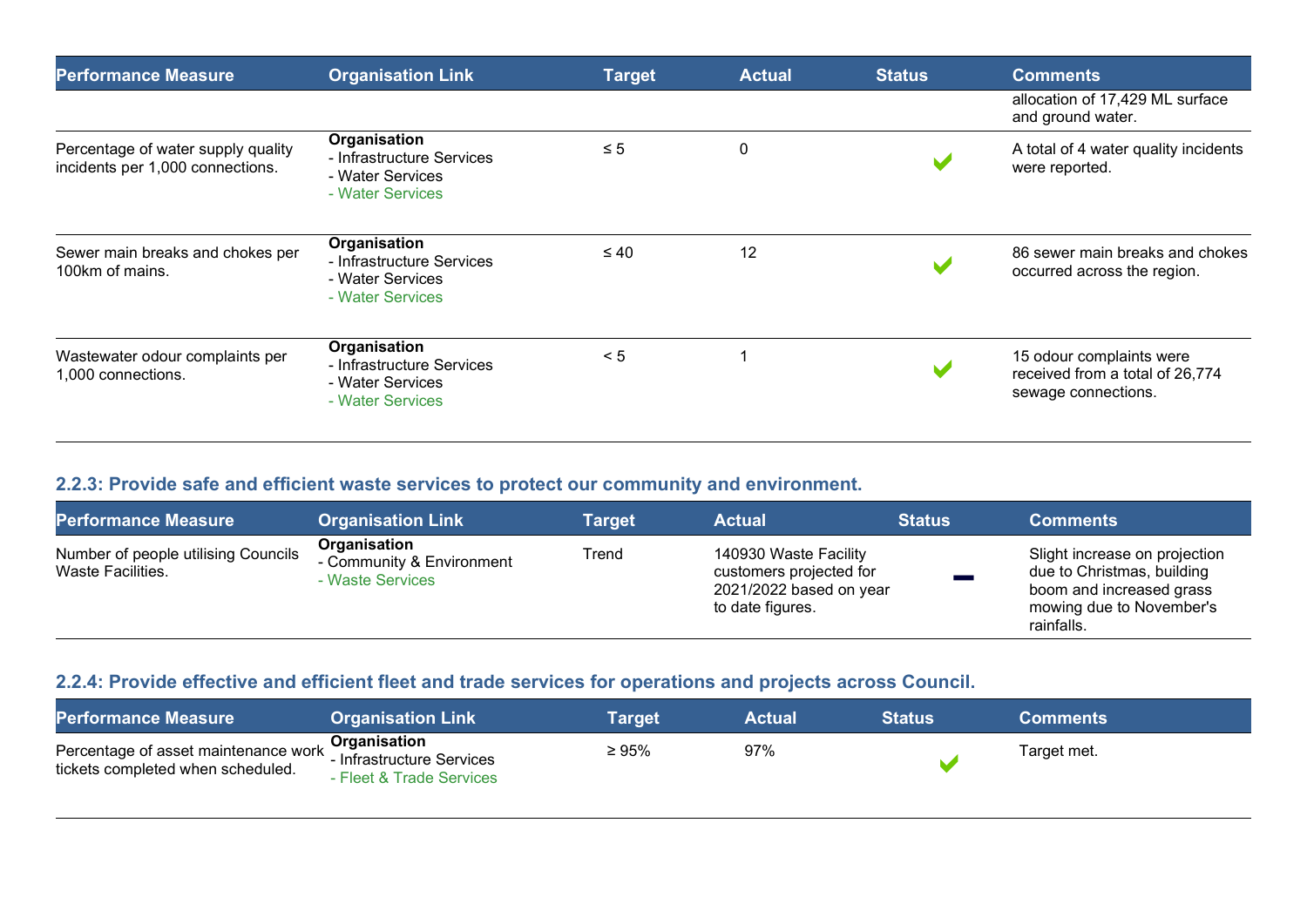| <b>Performance Measure</b>                                                              | <b>Organisation Link</b>                                              | <b>Target</b> | <b>Actual</b> | <b>Status</b> | <b>Comments</b> |
|-----------------------------------------------------------------------------------------|-----------------------------------------------------------------------|---------------|---------------|---------------|-----------------|
| Percentage of internal client survey<br>results satisfactory or above.                  | Organisation<br>- Infrastructure Services<br>- Fleet & Trade Services | >75%          | 100%          |               | Target met.     |
| Percentage of overall plant, vehicle and <b>Organisation</b><br>equipment availability. | - Infrastructure Services<br>- Fleet & Trade Services                 | $\geq 95\%$   | 97%           |               | Target met.     |

# 2.3: Sustainable development

## 2.3.2: Provide an efficient, effective and transparent development assessment service consistent with community and statutory expectations.

| <b>Performance Measure</b>                                                                         | <b>Organisation Link</b>      | <b>Target</b> | <b>Actual</b> | <b>Status</b> | <b>Comments</b>                                                                                                                     |
|----------------------------------------------------------------------------------------------------|-------------------------------|---------------|---------------|---------------|-------------------------------------------------------------------------------------------------------------------------------------|
| Number of development approvals<br>audited for compliance.                                         | Organisation<br>- Development | $= 6$         | 10            |               | The required number of<br>approvals were audited for<br>compliance during the quarter.                                              |
| Percentage of applications to endorse<br>subdivision plans decided within 15<br>days or less.      | Organisation<br>- Development | $\geq 95\%$   | 100%          |               | 26 plans of subdivision were<br>approved within 15 days or less<br>for the quarter.                                                 |
| Percentage of low complexity<br>development applications decided<br>within 10 days or less.        | Organisation<br>- Development | $\geq 90\%$   | 75%           |               | 6 low complexity applications<br>were decided in 10 days or less<br>out of a total of 8 decided for the<br>quarter.                 |
| Percentage of pre-lodgement meeting<br>outcomes issued within 5 days or less.                      | Organisation<br>- Development | $\geq 80\%$   | 68%           |               | 17 pre-lodgement meeting<br>outcomes were issued within 5<br>days or less out of a total of 25<br>that were issued for the quarter. |
| Percentage of total code assessable<br>development applications decided<br>within 25 days or less. | Organisation<br>- Development | $\geq 80\%$   | 53%           |               | 15 code assessable applications<br>were decided within 25 days or<br>less out of a total of 28 decided<br>for the quarter.          |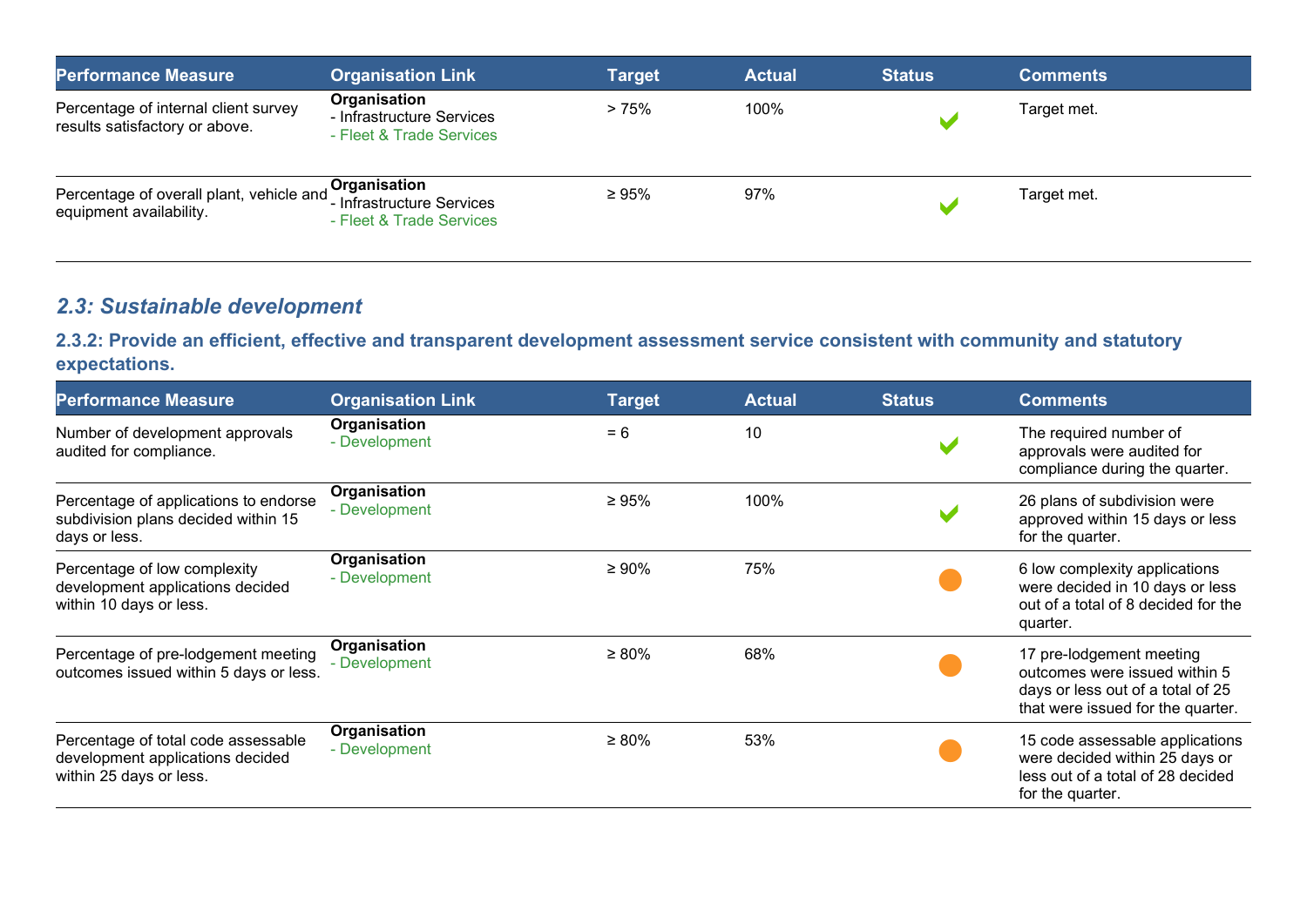| <b>Performance Measure</b>                                                                           | <b>Organisation Link</b>      | <b>Target</b> | <b>Actual</b> | <b>Status</b> | <b>Comments</b>                                                                                                            |
|------------------------------------------------------------------------------------------------------|-------------------------------|---------------|---------------|---------------|----------------------------------------------------------------------------------------------------------------------------|
| Percentage of total impact assessable<br>development applications decided<br>within 35 days or less. | Organisation<br>- Development | $\geq 60\%$   | 75%           |               | 6 impact assessable applications<br>were decided within 35 days or<br>less out of a total of 8 decided for<br>the quarter. |
| Percentage of total referral agency<br>assessments decided within 10 days or<br>less.                | Organisation<br>- Development | $\geq 95\%$   | 89%           |               | 116 concurrence referrals were<br>issued within target timeframes<br>out of a total of 131 issued for the<br>quarter.      |

# 2.3.3: Review and consistently enforce the planning scheme to ensure sustainable environmental practices.

| <b>Performance Measure</b>                                             | <b>Organisation Link</b>    | Tarɑet | <b>Actual</b> | <b>Status</b> | <b>Comments</b>                                          |
|------------------------------------------------------------------------|-----------------------------|--------|---------------|---------------|----------------------------------------------------------|
| Number of development and building<br>related complaints investigated. | Organisation<br>Development | Trend  | 106           |               | 106 compliance registers were<br>opened for the quarter. |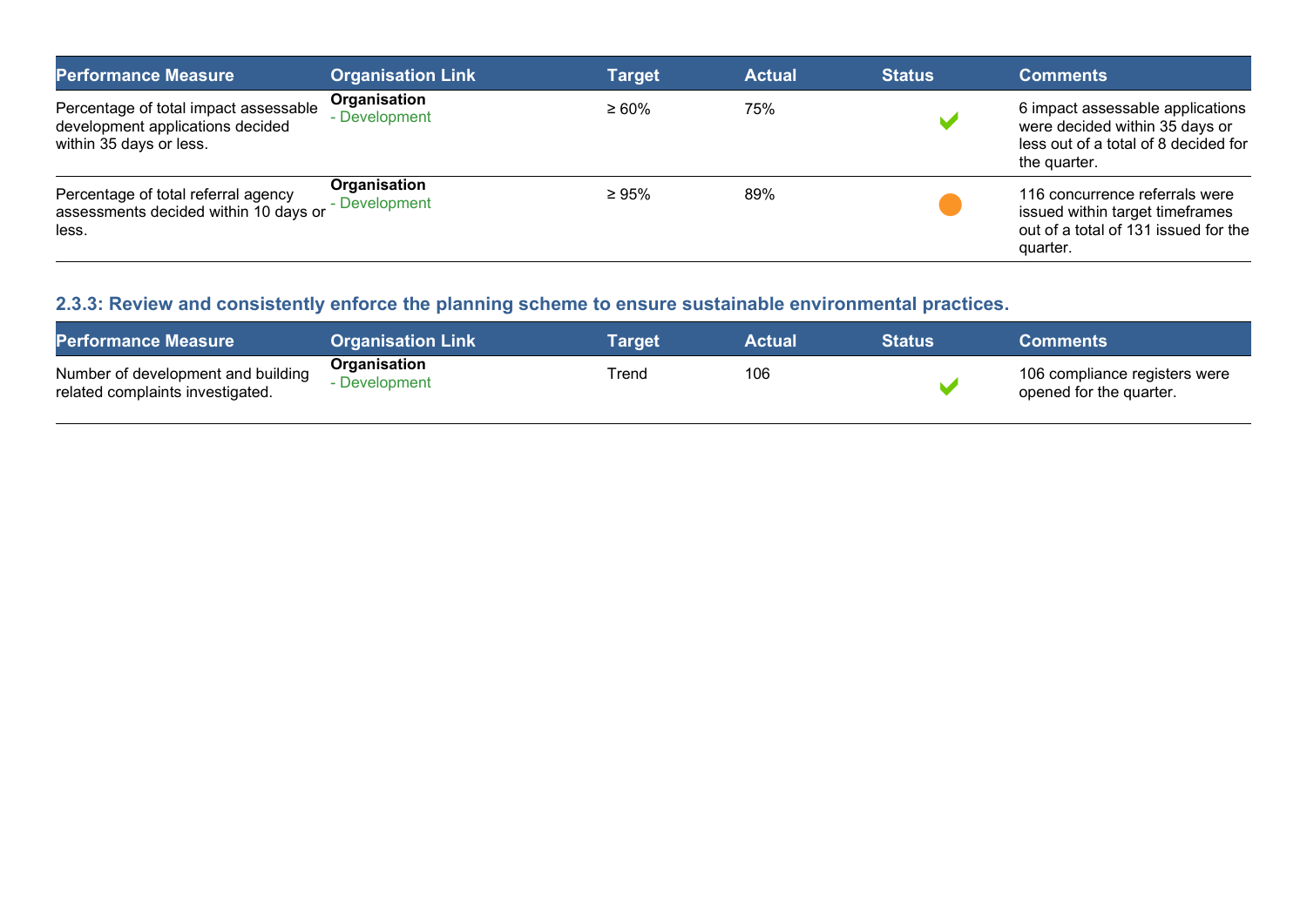# 3: Our organisational services

## 3.1: A sustainable financial position

# 3.1.1: Develop and maintain a Long-term Financial Plan and fiscal principles for sustainable financial management.

| <b>Performance Measure</b>                                                                                                                                                                                                | <b>Organisation Link</b>                                                                  | <b>Target</b> | <b>Actual</b>                                                                                                                               | <b>Status</b> | <b>Comments</b>                                                                                                                                                                                                                                                                                                      |
|---------------------------------------------------------------------------------------------------------------------------------------------------------------------------------------------------------------------------|-------------------------------------------------------------------------------------------|---------------|---------------------------------------------------------------------------------------------------------------------------------------------|---------------|----------------------------------------------------------------------------------------------------------------------------------------------------------------------------------------------------------------------------------------------------------------------------------------------------------------------|
| <b>Business Unit Recurrent expenditure</b><br>is within the budget parameters.                                                                                                                                            | Organisation<br>- Organisational Services<br>- Financial Services<br>- Financial Services | $< 2.5\%$     | Overall expenditure is 1.5%<br>less than budget. All funds<br>are within 2.5% with the<br>exception of Water which is<br>4.4% below budget. |               | There is additional spend<br>expected in the Water fund in<br>the second half of the financial<br>year.                                                                                                                                                                                                              |
| Investment returns compared to bank<br>bill swap rate (BBSW).                                                                                                                                                             | Organisation<br>- Organisational Services<br>- Financial Services<br>- Financial Services | $\geq 1.3$    | 8                                                                                                                                           |               | BBSW doubled in the last<br>quarter from 0.03 to 0.06.<br>However, interest rates offered<br>by the banks have remained<br>relatively stable in comparison.<br>Queensland Treasury<br>Corporation (QTC) interest<br>rates have decreased and as<br>the majority of funds are held<br>here, it has impacted this KPI. |
| Percentage of creditors paid within<br>agreed terms.                                                                                                                                                                      | Organisation<br>- Organisational Services<br>- Financial Services<br>- Financial Services | $\geq 95\%$   | 96%                                                                                                                                         |               | This quarter Accounts Payable<br>implemented a system for<br>greater visibility of invoices.<br>December saw the lowest level<br>of invoices paid outside terms<br>(40 invoices, 2.06%).                                                                                                                             |
| Percentage of outstanding rates.                                                                                                                                                                                          | Organisation<br>- Organisational Services<br>- Financial Services<br>- Financial Services | $< 5\%$       | 4%                                                                                                                                          |               | Net percentage = $-6.83\%$ and<br>gross percentage = $3.90\%$ .                                                                                                                                                                                                                                                      |
| Sufficient working capital is available<br>to meet forecast operational needs<br>and maintained over the long-term<br>financial forecast. Level of funds<br>available greater than Council's<br>minimum cash requirement. | Organisation<br>- Organisational Services<br>- Financial Services<br>- Financial Services | > 3 months    | 12 months                                                                                                                                   |               | Council holds sufficient cash to<br>fund major projects scheduled<br>for the 2021/2022 financial<br>year, with no liquidity issues<br>foreseeable in the short term.                                                                                                                                                 |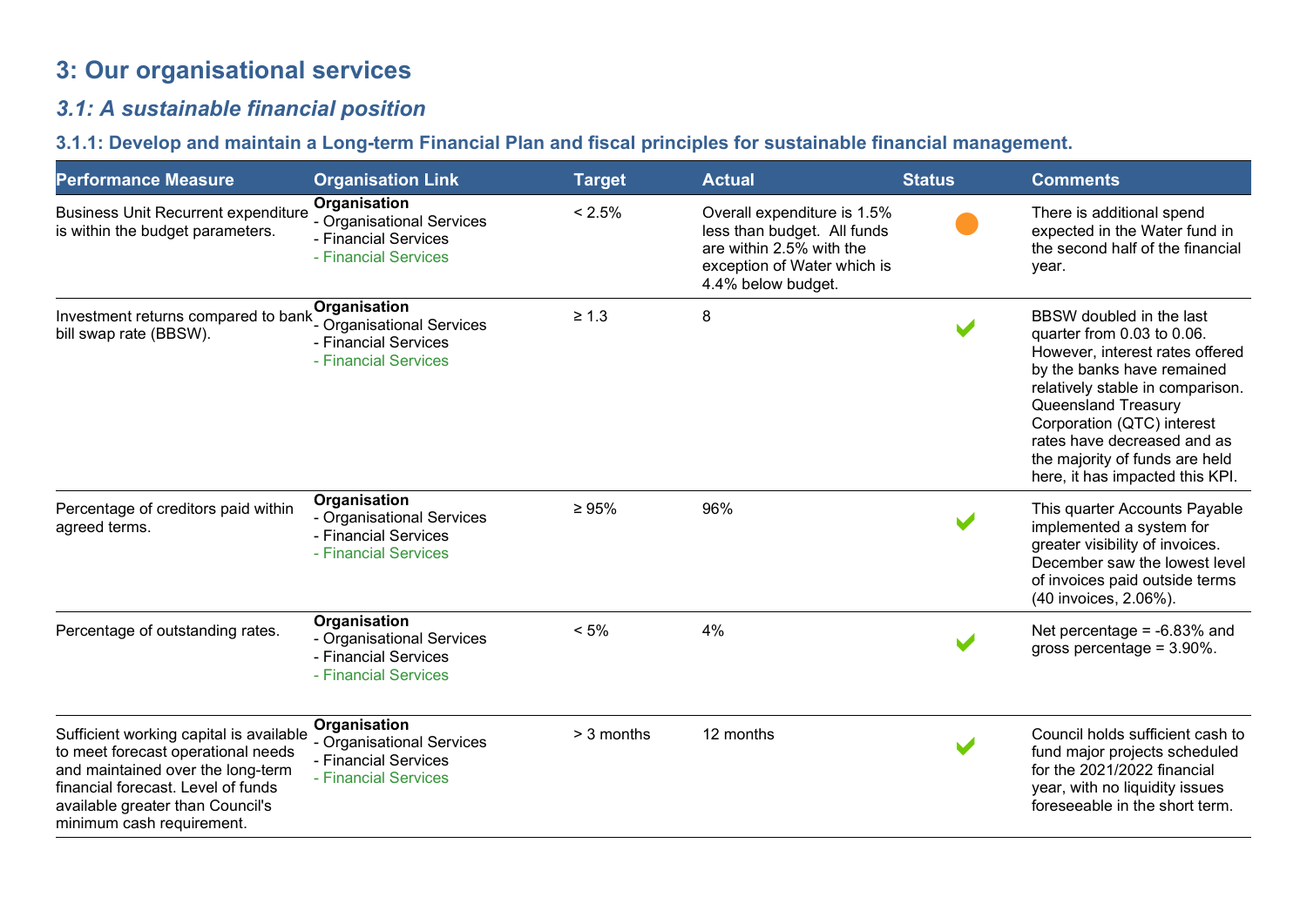#### 3.1.3: Develop strong networks with local, state and national stakeholders.

| <b>Performance Measure</b>                                                                                                                                                                 | <b>Organisation Link</b>                                                                              | Target   | <b>Actual</b> | <b>Status</b> | <b>Comments</b>                                                             |
|--------------------------------------------------------------------------------------------------------------------------------------------------------------------------------------------|-------------------------------------------------------------------------------------------------------|----------|---------------|---------------|-----------------------------------------------------------------------------|
| Percentage of Accounts Payable<br>supplier spend (excluding Corporate<br>Purchase Cards) with local business<br>category A, B and C, as defined in the<br>Procurement and Contract Manual. | Organisation<br>- Organisational Services<br>- Strategic Procurement & Supply<br>- Procurement Stores | $= 50\%$ | 55%           |               | Average year to date result is<br>55.09%. Target is to achieve<br>$>50\%$ . |

## 3.2: Responsible governance with a customer-driven focus

## 3.2.1: Ensure our workforce is suitable, trained and supported to competently manage themselves and their work.

| <b>Performance Measure</b>                                                                                                          | <b>Organisation Link</b>                                                | <b>Target</b> | <b>Actual</b> | <b>Status</b> | <b>Comments</b>                                                                        |
|-------------------------------------------------------------------------------------------------------------------------------------|-------------------------------------------------------------------------|---------------|---------------|---------------|----------------------------------------------------------------------------------------|
| Average number of business days to<br>complete recruitment process (approval<br>to offer of employment).                            | Organisation<br>- Organisational Services<br>- People, Safety & Culture | $= 30$        | 24            |               | Days to recruit is continuing to<br>trend down. 32 roles filled in<br>quarter 2.       |
| Percentage of staff who successfully<br>completed mandatory training<br>requirements, including leadership<br>development training. | Organisation<br>- Organisational Services<br>- People, Safety & Culture | $\geq 90\%$   | 88%           |               | Training to be completed in<br>January 2022 to address the<br>mandatory training need. |

#### 3.2.2: Provide friendly and responsive customer service, in keeping with Council values and community expectations.

| <b>Performance Measure</b>                                                                   | <b>Organisation Link</b>                                                                  | <b>Target</b> | <b>Actual</b> | <b>Status</b> | <b>Comments</b>                                                                                                                                             |
|----------------------------------------------------------------------------------------------|-------------------------------------------------------------------------------------------|---------------|---------------|---------------|-------------------------------------------------------------------------------------------------------------------------------------------------------------|
| Customer call-backs completed within 24 hours.                                               | Organisation<br>- Organisational Services<br>- Financial Services<br>- Financial Services | $= 100\%$     | 100%          |               | 2,683 call backs processed<br>within this quarter, 2% of calls<br>we were unable to make contact<br>with the customer. Average call<br>back time 6 minutes. |
| Percentage of call centre enquiries answered in<br>accordance with Customer Service Charter. | Organisation<br>- Organisational Services<br>- Financial Services<br>- Financial Services | >90%          | 92%           |               | 21,497 calls were received this<br>quarter and included Phase 2 of<br>Animal Inspection Program,<br>Property Rates Final Demands,                           |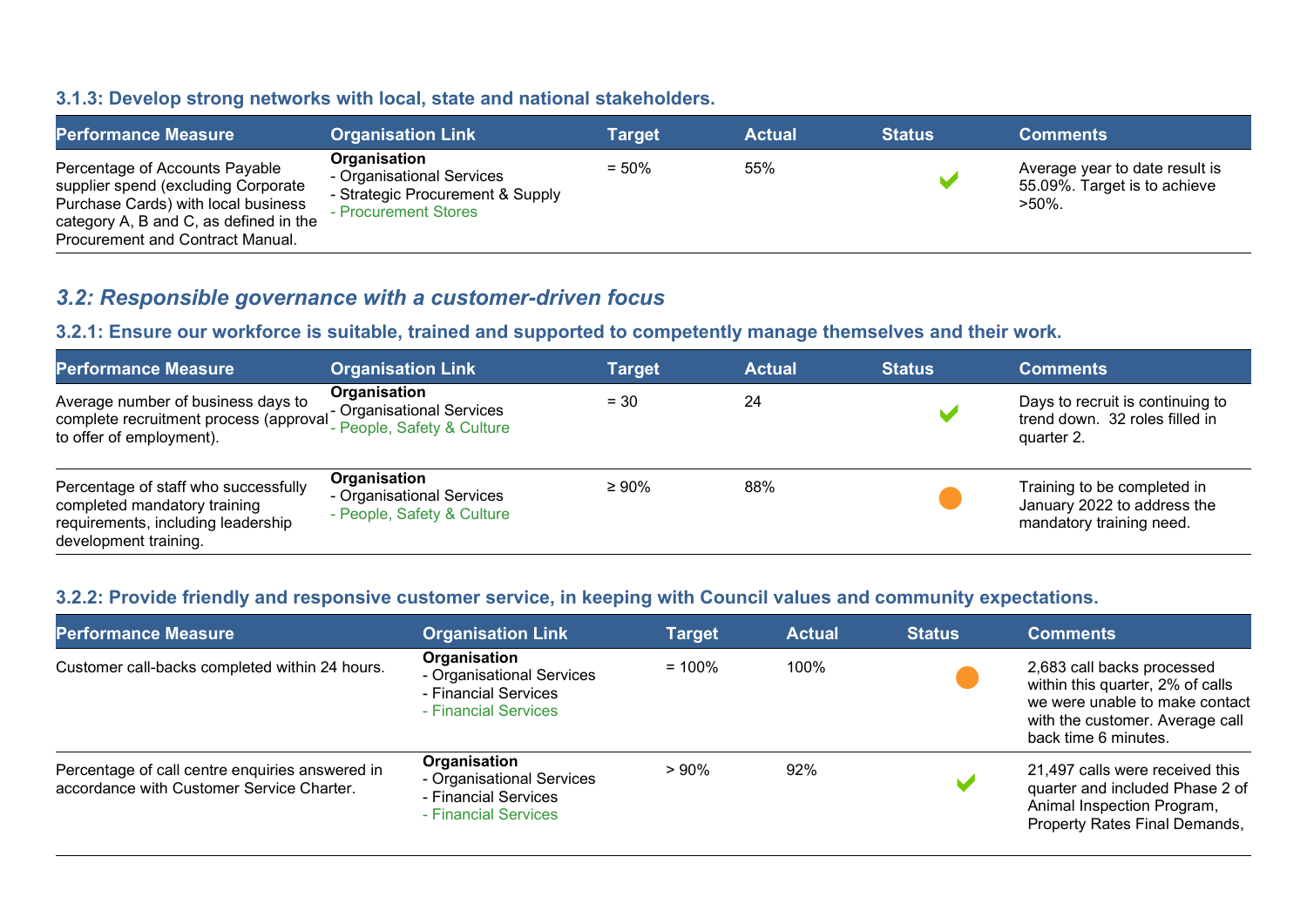| <b>Performance Measure</b>                                                                                                   | <b>Organisation Link</b>                                                                 | <b>Target</b> | <b>Actual</b> | <b>Status</b> | <b>Comments</b>                                                                                                                                                                                                                                                                                                                                    |
|------------------------------------------------------------------------------------------------------------------------------|------------------------------------------------------------------------------------------|---------------|---------------|---------------|----------------------------------------------------------------------------------------------------------------------------------------------------------------------------------------------------------------------------------------------------------------------------------------------------------------------------------------------------|
|                                                                                                                              |                                                                                          |               |               |               | significant Rainfall Event and<br><b>Boiled Water Alert.</b>                                                                                                                                                                                                                                                                                       |
| Percentage of customer requests<br>processed/investigated within timeframes.                                                 | Organisation<br>- Development                                                            | $\geq 90\%$   | 86%           |               | 953 CRMS were actioned within<br>required timeframes out of a<br>total of 1116 CRMS actioned for<br>the quarter.                                                                                                                                                                                                                                   |
| Percentage of new water and wastewater<br>connections installed within 25 days.                                              | <b>Organisation</b><br>- Infrastructure Services<br>- Water Services<br>- Water Services | $\geq 95\%$   | 100%          |               | 100% of new water and<br>wastewater connections were<br>installed within 25 days.                                                                                                                                                                                                                                                                  |
| Percentage of planning and building searches issued<br>within statutory and corporate timelines.                             | Organisation<br>- Development                                                            | $\geq 95\%$   | 99%           |               | 350 Building Compliance<br>searches and 11 planning<br>certificates were completed for<br>the quarter.                                                                                                                                                                                                                                             |
| Percentage of plumbing approvals decided within 10<br>days.                                                                  | Organisation<br>- Infrastructure Services<br>- Water Services<br>- Water Services        | $\geq 95\%$   | 99%           |               | 263 applications from a total of<br>264 applications were<br>processed.                                                                                                                                                                                                                                                                            |
| Percentage of Road, Drainage and Footpath<br>Customer Requests determined and responded to<br>within allocated time periods. | <b>Organisation</b><br>- Infrastructure Services<br>- Engineering Services               | $\geq 80\%$   | 55%           |               | There were 1731 CRMs<br>received and 1107 were closed<br>out. This equates to an increase<br>of approximately 500 from the<br>previous quarter. The average<br>days to complete the CRM's<br>reduced from 8.6 to 8.2 days<br>compared to previous period.<br>The increase is mainly due to<br>the significant rain events during<br>November 2021. |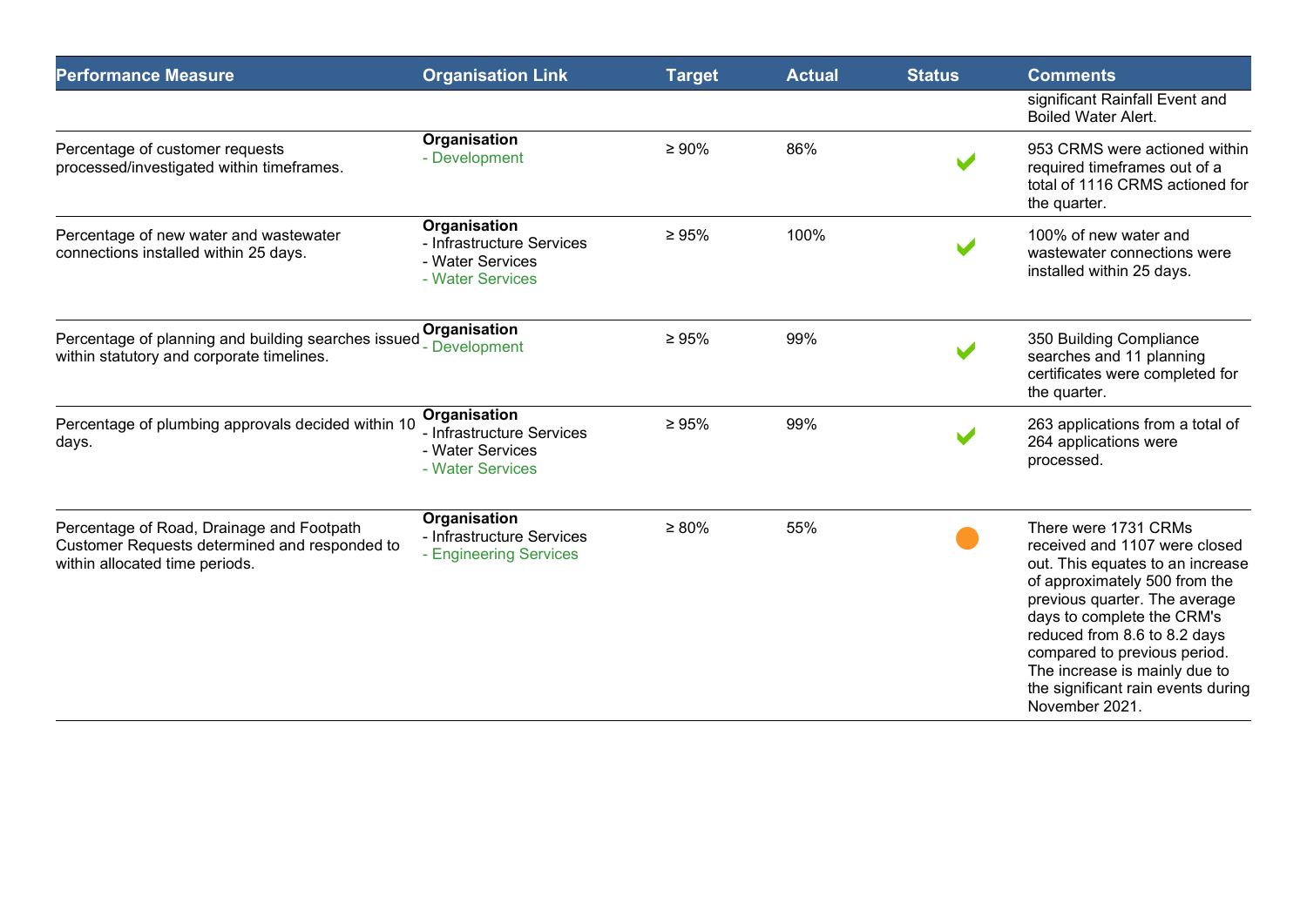3.2.3: Administer statutory compliant governance operations incorporating insurance; risk management; property management and Council policies and procedures.

| <b>Performance Measure</b>                                                                                                          | <b>Organisation Link</b>                                                                                    | <b>Target</b> | <b>Actual</b> | <b>Status</b> | <b>Comments</b>                                                                                                                                                                     |
|-------------------------------------------------------------------------------------------------------------------------------------|-------------------------------------------------------------------------------------------------------------|---------------|---------------|---------------|-------------------------------------------------------------------------------------------------------------------------------------------------------------------------------------|
| Corporate and Operational risks are<br>reported to Audit and Risk Committee.                                                        | Organisation<br>- Organisational Services<br>- Governance & Legal Services<br>- Governance & Legal Services | Yes           | Yes           |               | An update report was provided to<br>the Audit and Risk Committee on 7<br>October 2021.                                                                                              |
| Number of Administrative Action<br>Complaints processed within<br>applicable timeframes.                                            | Organisation<br>- Organisational Services<br>- Governance & Legal Services<br>- Governance & Legal Services | Trend         | 75            |               | 75 administrative action complaints<br>(AACs) were received this quarter,<br>with 27 matters ongoing. 63 AACs<br>were finalised including matters<br>received in previous quarters. |
| Operational risks are reviewed<br>quarterly by risk owners.                                                                         | Organisation<br>- Organisational Services<br>- Governance & Legal Services<br>- Governance & Legal Services | $= 100%$      | 100%          |               | Operational Risk Reviews were<br>undertaken and finalised with all<br>branches in December 2021.                                                                                    |
| Percentage of appropriate and current<br>contractual arrangements in place for<br>Council owned and/or managed<br>property.         | Organisation<br>- Organisational Services<br>- Governance & Legal Services<br>- Governance & Legal Services | $\geq 80\%$   | 96%           |               | Meeting target.                                                                                                                                                                     |
| Percentage of compliant Right to<br>Information and Information Privacy<br>applications processed within<br>legislative timeframes. | Organisation<br>- Organisational Services<br>- Governance & Legal Services<br>- Governance & Legal Services | $= 100%$      | 100%          |               | 2 compliant Right to Information<br>applications and 2 Information<br>Privacy applications were received<br>and processed.                                                          |
| Percentage of insurance claims that<br>are processed within timeframes.                                                             | Organisation<br>- Organisational Services<br>- Governance & Legal Services<br>- Governance & Legal Services | $\geq 95\%$   | 100%          |               | 22 claims were received and<br>processed (general insurance,<br>motor vehicle insurance, property<br>protection insurance and public<br>liability claims).                          |
| Percentage of privacy complaints<br>processed within legislative<br>timeframes.                                                     | Organisation<br>- Organisational Services<br>- Governance & Legal Services<br>- Governance & Legal Services | $= 100%$      | 100%          |               | There were no privacy complaints<br>received this quarter.                                                                                                                          |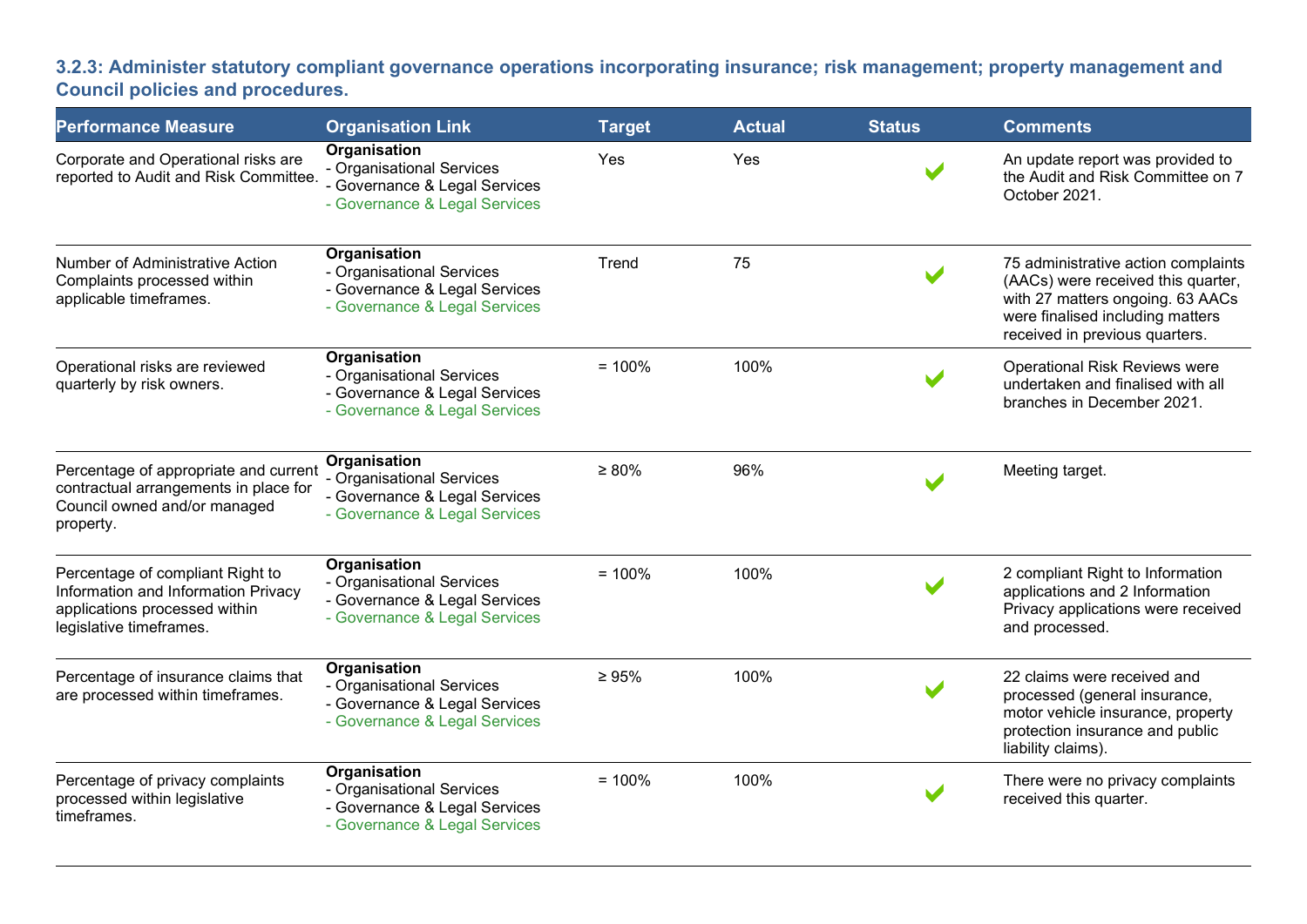#### 3.2.4: Exercise whole-of- Council adherence to, and compliance with, Council's policies and procedures, in keeping with our corporate values and community's expectations.

| <b>Performance Measure</b>                                                                 | <b>Organisation Link</b>                                             | <b>Target</b> | <b>Actual</b> | <b>Status</b> | <b>Comments</b>                                                                                                                                                                                |
|--------------------------------------------------------------------------------------------|----------------------------------------------------------------------|---------------|---------------|---------------|------------------------------------------------------------------------------------------------------------------------------------------------------------------------------------------------|
| Internal Audits are progressing for<br>completion in line with the Internal<br>Audit Plan. | Organisation<br>- Organisational Services<br>- Audit Services Branch | Trend         | 0             |               | The scheduled internal audits for this<br>quarter are still in progress and will<br>be reported at the next review.                                                                            |
| Number of Internal Quality, Safety and<br>Environmental Audits completed.                  | Organisation<br>- Organisational Services<br>- Audit Services Branch | $\geq$ 2      |               |               | Quality Audit completed Qunaba<br><b>Waste Management Facility</b><br><b>Environmental Authority Compliance</b><br>Audit 202115 and Resource<br>Requirements of ISO/IEC 17025<br>Audit 202116. |

## 3.3: Open communication

#### 3.3.1: Keep our community and workforce informed and up-to-date in matters of agency and community interest.

| <b>Performance Measure</b>                                                     | <b>Organisation Link</b>                                                             | Target    | <b>Actual</b> | <b>Status</b> | <b>Comments</b>                                                                                                         |
|--------------------------------------------------------------------------------|--------------------------------------------------------------------------------------|-----------|---------------|---------------|-------------------------------------------------------------------------------------------------------------------------|
| Council stories published on<br>Bundaberg Now and across digital<br>platforms. | Organisation<br>- Communications & Marketing<br>- Communications<br>⋅ Communications | $\geq 85$ | 215           |               | The actual for this quarter was<br>more than double the target<br>across Bundaberg Now stories,<br>videos and podcasts. |

#### 3.3.3: Develop consistent messaging and professional communications that establish a positive profile and identity for Council and our region.

| <b>Performance Measure</b>                                             | <b>Organisation Link</b>                                                             | <b>Target</b> | <b>Actual</b> | <b>Status</b> | <b>Comments</b>                                                                                                                                 |
|------------------------------------------------------------------------|--------------------------------------------------------------------------------------|---------------|---------------|---------------|-------------------------------------------------------------------------------------------------------------------------------------------------|
| Council e-newsletter open rate,<br>measured against industry standard. | Organisation<br>- Communications & Marketing<br>- Communications<br>- Communications | $\geq 22\%$   | 28%           |               | The Bundaberg Now Daily<br>Digest e-newsletter maintained<br>a steady open rate with an<br>average of 27.56%, up slightly<br>from last quarter. |